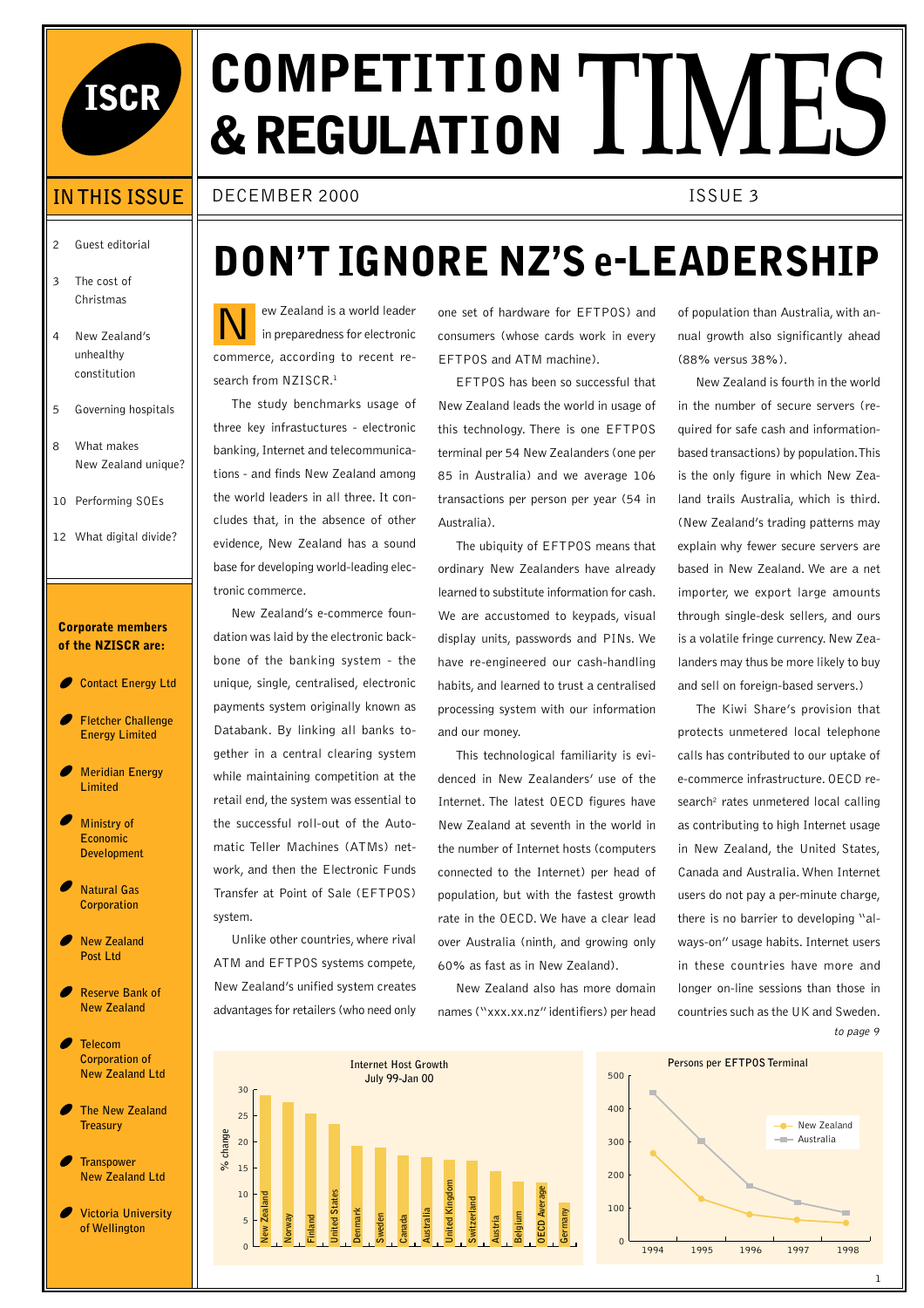# RELEVANCE RULES. **TRANSLATION TALKS.**

#### **What is the place of private and public research? Together!**

oo many academics sit on the fringes, churning out work with little practical use (or, at least, not in a useable form) and commenting only with the genius of hindsight. T

Likewise, business bemoans the lack of skilled labour and the perceived inconsistency of public policy.

Partnerships between business and academic institutions can provide a way through such problems.

Such partnerships have existed internationally for a long time, yet the lid is only slowly coming off the protected tertiary environment in New Zealand. Many universities still find it awkward to accept targeted funding.

Private funding for academic institutions can go a long way to ensuring that:

- the skills most in demand are being taught
- relevant research is being undertaken
- decisions are based on rigorous, independent analysis.

Done properly, such research can be worldclass, not simply pandering to the interests that paid for them.

In my view, the model employed by the Institute for the Study of Competition and Regulation (ISCR) hits the right spot in several ways.

First, the ISCR method strikes a balance between research that is targeted yet untagged.

ISCR analyses competition and regulation in a fashion unrelated to the specific needs or preferences of its paying members. The research remains ISCR's own, and publication in refereed journals is one of the quality benchmarks. Independence and academic rigour are ensured.

Yet if the research deviates too far from issues that its members deem relevant, or if no one can understand the results, then ISCR runs the risk of losing membership.

Second, under the ISCR model, an organisation's annual subscription allows business to put its money where its mouth is. It is less credible to bemoan the lack of expertise in, say, competition law, if a firm is unwilling to fund research and education in that field.

Third, private funding can ensure that "research for research's sake" is not limited by what society is willing to support from general taxation.

Finally, in a small economy with limited human capital, international links are very important. Any specialised field may have only a handful of experts who can deal with a complex issue facing this country. Research through an academic institution increases the chance of these experts turning their attention to New Zealand issues.

That helps ensure that we have access to the world's best. And if the funding is targeted but untagged, that reduces the chance that the experts will be unduly influenced by a particular interest group.

If the work environment for academics is to be improved - and if academics want more say in the way things are run - then "relevance rules" and "translation talks".

By "relevance rules", I mean that, if you want research funds, then the research should be focussed on the areas of most interest in the field. These will generally be the pressing problems facing decision-makers.

There are many examples where academic

### GUEST EDITORIAL



ADRIAN ORR

research has simply ignored the main question. I was often frustrated as chief economist of the Reserve Bank of New Zealand when trying to engage constructively with academics in New Zealand. Often, it was simply quicker to commission work in-house, albeit at the cost of lower quality or of losing focus on other issues.

By "translation talks", I mean that even the best research will go unheard if people cannot understand the results. A lot of sensible advice simply goes astray because academic researchers do not deliver their results in a digestible, timely fashion for busy decision-makers. This "missing of the minds" happens every day in government and boardrooms.

This quarterly publication - ISCR's Competition and Regulation Times - is an excellent example of how to translate difficult concepts into tractable language.

Partnership between business and public research institutions is a giant leap forward for New Zealand.

When the innovator meets the entrepreneur, rewards are never far away. Let's see more of it.

**Adrian Orr is chief economist of WestpacTrust Bank, and chairs ISCR's board of trustees.**

The **ISCR Competition & Regulation Times** is the newsletter of the New Zealand Institute for the Study of Competiton and Regulation, Inc. PO Box 600, Wellington, New Zealand. Ph: 64 4 463 5562, Fax: 64 4 463 5566, E-mail: iscr@vuw.ac.nz, Website: www.iscr.org.nz ISSN 1175-2912

The ISCR editorial team is Judy Bethwaite, Lew Evans, Bronwyn Howell and Maureen Revell.

The Institute also acknowledges the editorial input of Sue Wood & Associates (especially Nikitin Sallee), and Tardis Design. The original cartoons are by Bill Paynter.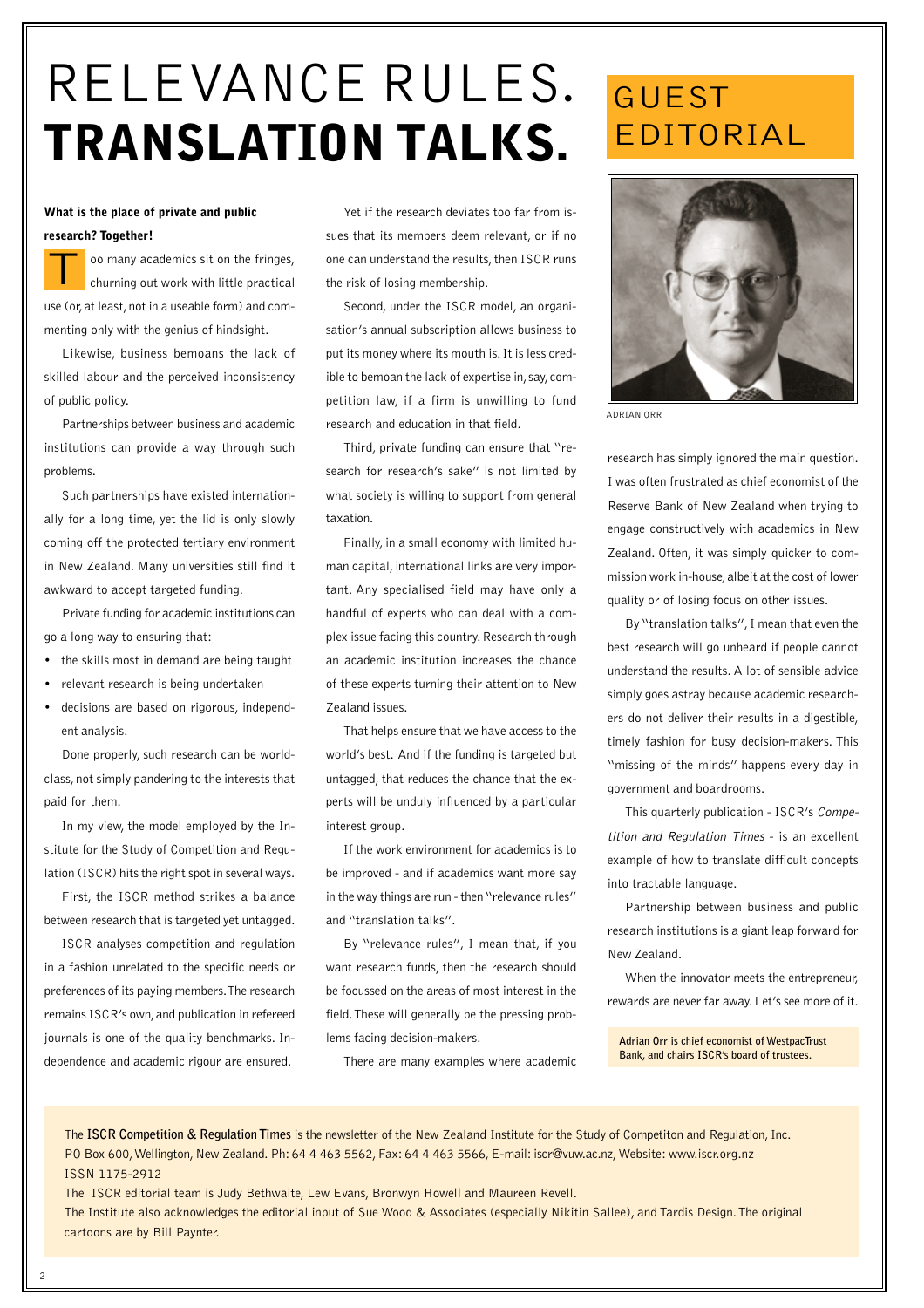## YES, VIRGINIA, **CHRISTMAS REALLY IS A DEAD(WEIGHT) LOSS**

**Judy Bethwaite delves into her Christmas stocking to see whether Santa's offerings match her expectations, and asks the eternal question: "Who bears the cost when Santa gets it wrong?"**

reckon that Scrooge was extremely fortunate to have help from three spectres to hit on the right gift for the Cratchett family (or, as I would encourage my ECON130 students to put it, to match his utility-of-giftgiving function with the Cratchetts' utility-ofreceiving function). I

My Auntie Jane, despite decades of practice, still hasn't got this right. She does not realise that the value I place on expensive woollen socks with purple dancing teddy bears on an orange background (like the adorable pair she gave me last year) differs significantly from the price she paid for them plus the effort that went into choosing the gift.

If only Jane could be like my Great Aunt Eileen, who gives me cash. She knows exactly the value of what she is giving me, and so do I. And I can go directly to the china department of Kirkcaldie's at 9am on December 27 without the inconvenience of organising an exchange in the hosiery department first.

So maybe Scrooge was right: Christmas really is a bunch of inefficient humbug. The mismatch between the value expended by the giver and the value obtained by the recipient creates a deadweight loss to society.

If Auntie's socks lie unused forever in my drawer (they will!), then the resources that have been invested in them lie permanently idle. Even if I exchange them for cash, I have to expend additional resources arranging the exchange.

I am not alone. The queues at departmentstore exchange counters testify to the fact that other lucky recipients are trapped in the same value mismatch. If we add together the total of all of these mismatches, then it can be seen that Christmas generates a huge efficiency loss to society.

Joel Waldfogel<sup>1</sup> was sufficiently concerned about this to estimate what the real economic cost of Christmas might be. He calculated that a deadweight loss of between 10% and 33% of the value of gifts could be expected. (He found that gifts from friends and "significant others" tend to be the most efficient, with non-cash gifts from members of the extended family the least.)

In 1993, with combined Christmas and Hanukkah expenditure in the United States amounting to approximately \$US40 billion, his conservative estimate put the deadweight loss of Christmas at between a tenth and a third of the deadweight losses arising from the incometax system. The thought that Santa might be conspiring with Michael Cullen and my Auntie Jane to wreck the New Zealand economy must knock the joy of Christmas out of even the truest believer.

Fortunately, however, the story is not all bleak. As the Ghost of Christmas Future shows us, the pleasure that givers generate for themselves in picking the ideal gift mitigates to some extent the loss caused by the recipient's failure to value the gift so highly. (Great Aunt Eileen's cash is highly efficient from my point of view, but she gets none of the sadistic pleasure Auntie Jane must derive from selecting the most garish socks in the display.)

And, to be fair, the equation is also balanced out by the additional margin of pleasure derived when a loved one gets the gift-giving just right. (This year, if Great Aunt Eileen gives me the Metallica CD I've always wanted, her attention to my needs will provide greater emotional satisfaction than receiving an envelope with \$29.95 inside it.)

So, as I spend hours scouring Wellington for the perfect gift for my daughter, I will cherish every moment, secure in the knowledge that my shopping enjoyment, combined with her pleasure at the perfection of my selection, will push Christmas towards economic equilibrium whatever Auntie Jane decides to give me this year.

1 Waldfogel, J. "The Deadweight Loss of Christmas". American Economic Review 83 (5). 1993. pp1328- 1336.

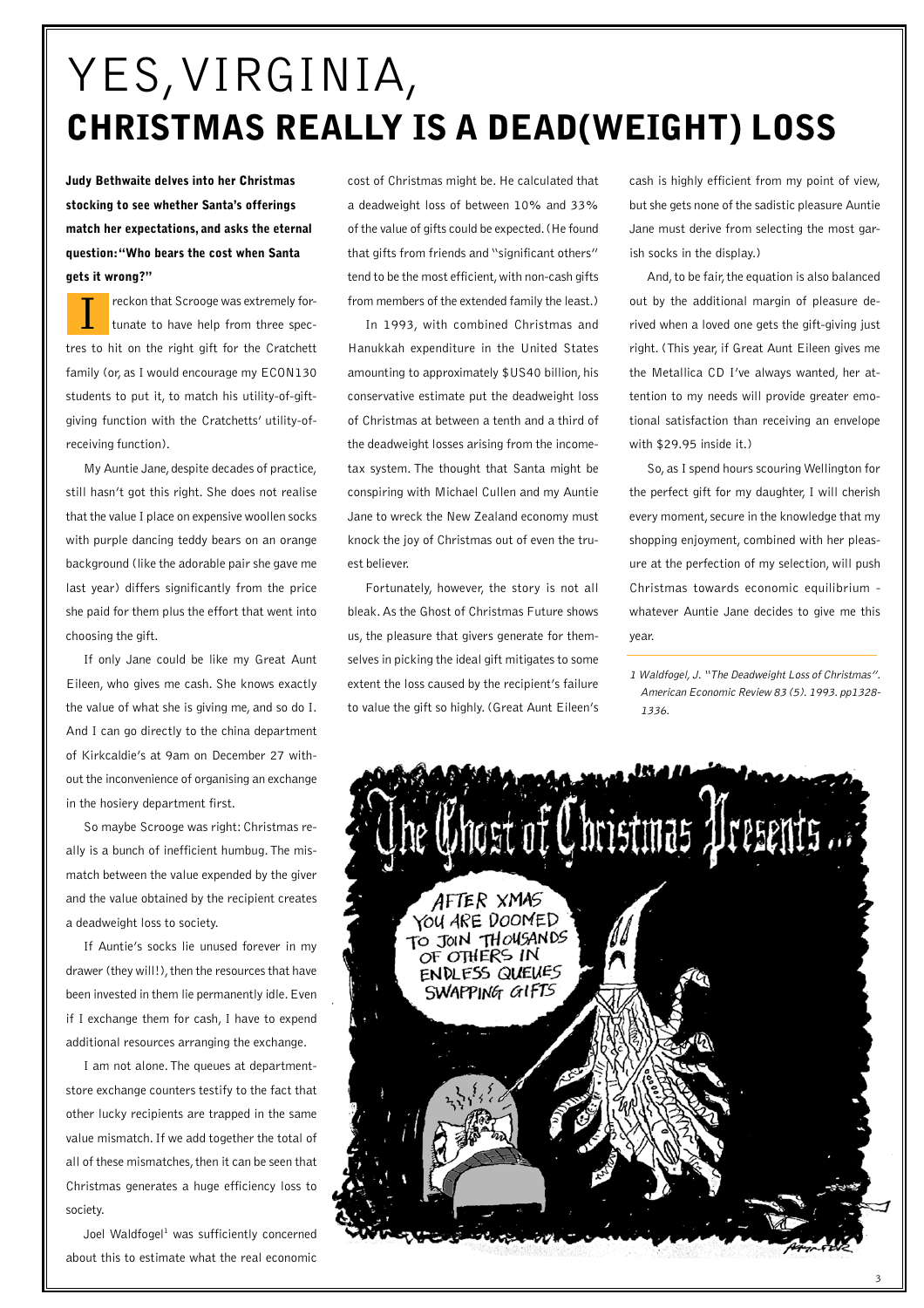### IN SEARCH OF A HEALTHIER CONSTITUTION **SOMEWHERE BETWEEN THE ELECTORAL COLLEGE AND MMP**

### GUEST ARTICLE



CHARLES CANGIALOSE<sup>1</sup>

**The recent US presidential election failed to establish a winner within the 18-hour time slot that modern media allow for such matters. Many touted this "failure" of the Electoral College system as a potential constitutional crisis.**

s an American and a health economist, I pose the seemingly incongruous question, "Are there any lessons for health reform in New Zealand from the recent US Presidential Election?" A

Health reform in New Zealand and the recent US elections have two things in common:

- They are both the result of processes that attempt to aggregate individual preferences to arrive at societal decisions.
- In both cases the outcomes may be damaging to their respective countries.

The potential damage of health reform in New Zealand is its frequency and its almost exclusive focus on "reforming" institutional structures.

New Zealand's health sector is undergoing its fourth structural reform within the last 15 years. Like the first three, the current reforms will be expensive, yet little except political ideology suggests that the current "reforms" will deliver improved health services and health outcomes.

The health-care policy literature is beginning to analyse health-care reforms not in terms of improving efficiency within the health sector, but in terms of purely political power contests. $2,3$  This approach is, I believe, instructive in the New Zealand case.

Since Arrow published "Social choice and individual values" in 1951<sup>4</sup>, it has been known that electoral processes do not satisfy even a very short list of criteria<sup>5</sup> that we might reasonably expect of such processes. Decisions made by representatives imperfectly aggregate the preferences of (and information from) voters, and thus arrive at decisions that do not have broad support. The recurring health reforms in New Zealand and the recent electoral impasse in the US are thus predictable products (or byproducts) of the systems that produced them.

The Electoral College in the US was developed to overcome the huge information barriers in the 1780s, when it might take three to six months for information to disperse throughout the thirteen original states. For this reason, the Electoral College is a proxy voting scheme under which each state elects "electors" to choose the President at a convention (the Electoral College). Modern information transfer has made the Electoral College a relic, but the inertia of US constitutional government is such that it has withstood many attempts at reform.

The frequency of health care reform in New Zealand is a product of New Zealand's own unique constitutional arrangements: a unicameral structure, triennial elections and (since 1996) mixed member proportional representation (MMP). It also results from the information problems that are inherent in all health systems: the outcomes from intervention whether at the personal or societal level - are difficult to observe and measure, and may not be evident for many years after the intervention occurs.

I will deal with the constitutional part first. Under MMP, no one political party in New Zealand has been able to achieve an absolute majority at the polls. Voters have elected a Parliament, and then parties have engaged in political trades in order to form a Government.

The US Electoral College decisively elects a President from only two choices, with the policy platform of one candidate prevailing. But in New Zealand, Government policies that result from political horse-trading may not be consistent with *any* of the policy platforms that were offered to the electorate. This is akin to the Electoral College constructing a President that is, say, one-third Republican and two-thirds Democrat. Importantly, the political trading results in information about voter preferences being diluted at each political trade.<sup>6</sup>

Additionally, in New Zealand, the dominance of the Cabinet over Parliament and the unicameral system (with no upper House such as the US Senate or the British House of Lords) allow party political agendas to override popular preferences unchecked for the Government's term of office.

MMP has revealed how easily disproportionate weight can be given to the policies of minor parties. Under the 1996 coalition agreement, New Zealand First (17% electoral support) secured significant parts of its health policy in negotiations with the National Party (44% support). This included a significant restructuring resulting in the creation of a single Health Funding Authority, charged with setting priorities for health spending.

Political power has proven to be short-lived under MMP. Minor parties have thus been anxious to make their mark on the political landscape.

The effects of the latter are particularly evident in the health sector, and this is where the information problem inherent in health becomes relevant: it is inherently impossible for any Government to show that its policies have improved health outcomes within a three-year term, but a Government can make its mark by "reforming" health institutions within this timeframe.

The health system thus bears the inevitable by-product of New Zealand's constitutional environment: unchecked structural reform becomes an inevitable consequence of changes in the balance of power in Parliament.

So where is the lesson for New Zealand health reform in all of this? Somewhere between the inertia of the US system (which maintains an anachronistic Electoral College) and the New Zealand system (which encourages recurring reform before the results of past reforms can be known) lies a middle path.

As a veteran of one New Zealand election, I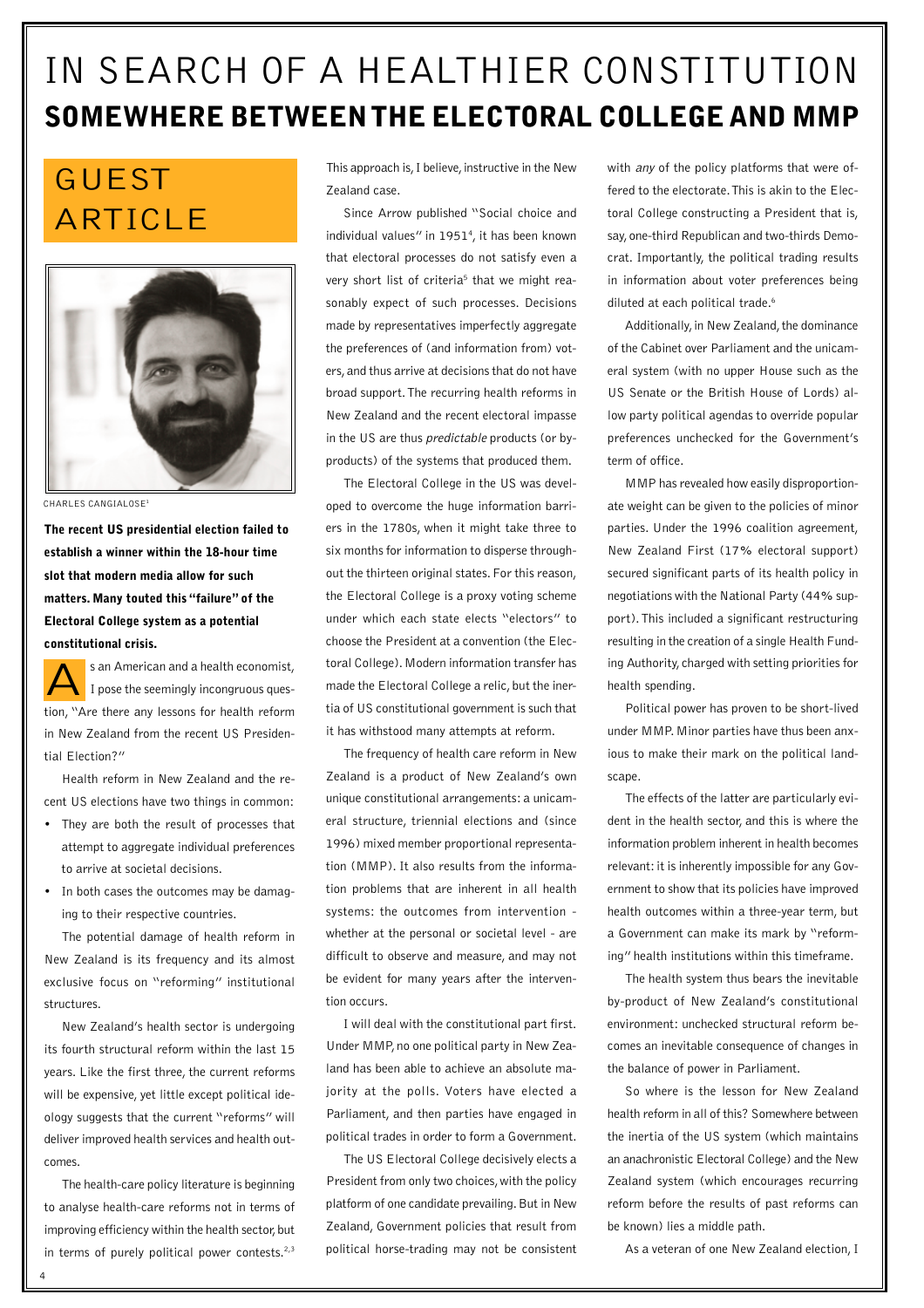believe that New Zealanders, like Americans, are concerned about the people who are unable to access publicly funded health care services, where rationing is inevitable. Health economists call this issue "prioritisation" - that is, who's in or out (patients), and what's in or out (health and disability services). These trade-offs have to be made regardless of the institutional structures that are supposed to resolve them. What's more continual restructuring cannot address these vexing prioritisation questions. Indeed, continual restructuring might be used as a convenient way of avoiding the tough decisions of who's out and what's out.

I believe that creating a single, stable institution to set health priorities provides a potential middle path. Such an institution would be distanced from, but not immune to, the Government-forming process. Its mandate would be to make prioritisation decisions within a framework that can elicit information from New Zealanders about their preferences.

We Americans may be stuck with the imperfections of the Electoral College. New Zealanders have the option of a better way to incorporate society's preferences into decisions about priorities in health, without being trapped into frequent cycles of institutional reform.

- 1 Charles Cangialose is Director of the Health Services Research Centre, a joint venture of Victoria University and the Wellington School of Medicine. He was previously the Chief Economist at the Health Funding Authority.
- 2 Geva-May, I; and A Maslove. "What prompts health care policy change? On political power contests and reform of health care systems (the case of Canada and Israel)". The Journal of Health Politics, Policy and Law 25:717-41. 2000.
- 3 Bethwaite J, Howell B, Cangialose C. (2000). A discussion paper upon which some of this article is based is available at www.iscr.org.nz under "work in process".
- 4 Arrow, Kenneth J. "Social choice and individual values." 1951. New York: Wiley.

5 Specifically, these four criteria are:

- a. Alternatives that make someone better off without making anyone else worse off will be preferred.
- b. Non-dictatorship (the preferences of no single agent dominate the choice of alternative).
- c. Unrestricted domain (the order of preferences is operative over all relevant choices and transitive).
- d. Independence (the preference ordering should not be affected by the existence of an alternative outside of the choice set).
- 6 That is, the dilution of information that is characteristic at each step of a principal-agent chain. Brynjolfsson, E. (1994). "Information assets, technology and organisation". Management Science 40(12). 1645-1662.

## **HAS CORPORATISATION MADE OUR PUBLIC HOSPITALS SICK?**

**Bronwyn Howell<sup>1</sup> asks why the corporate model, successfully used to run private nonprofit hospitals in New Zealand, has failed to significantly improve the performance of our public hospitals.**

he answer to that dilemma appears to lie with inadequate understanding of the governance requirements of nonprofit organisations. In particular, the corporate public hospital structure failed to balance adequately the interests of the patients ("beneficial owners") who use the hospitals and the taxpayers ("legal owners") who bear the costs and risks.2 T

The issue is topical, because the health sector is being reformed once again. Changes to public hospitals are giving them the ability to both purchase and provide services, and reforming their Boards to include more local responsibility for deciding how health funds are spent.

However, reforms undertaken without a clear understanding of the nature of interactions between hospital stakeholders, and the specific governance requirements of public and private nonprofit organisations, may merely perpetuate past problems.

There is little doubt that the efficiency gains of public hospitals have been disappointing since the reforms of the early 1990s. As the Government's corporate watchdog, the Crown Company Monitoring Advisory Unit, identified as early as 1996, the changes "... have yet to yield the original expectations. By a range of measures (e.g. average length of stay, personnel costs,



BRONWYN HOWELL

bed numbers) the pace of performance seems, if anything, to have weakened since the advent of the reforms".

The public hospital companies as a whole finally broke even financially for the first time only in the most recent financial year.<sup>3</sup>

Many causes have been advanced for this state of affairs. The theories include:

- The profit motive and commercial structures are inappropriate for public hospitals.
- The separation of purchaser and provider functions creates added transaction costs without enough benefit.
- Commercial managers didn't understand the complexities of the health sector.
- The reforms didn't do enough to control the power of doctors.

to page 6

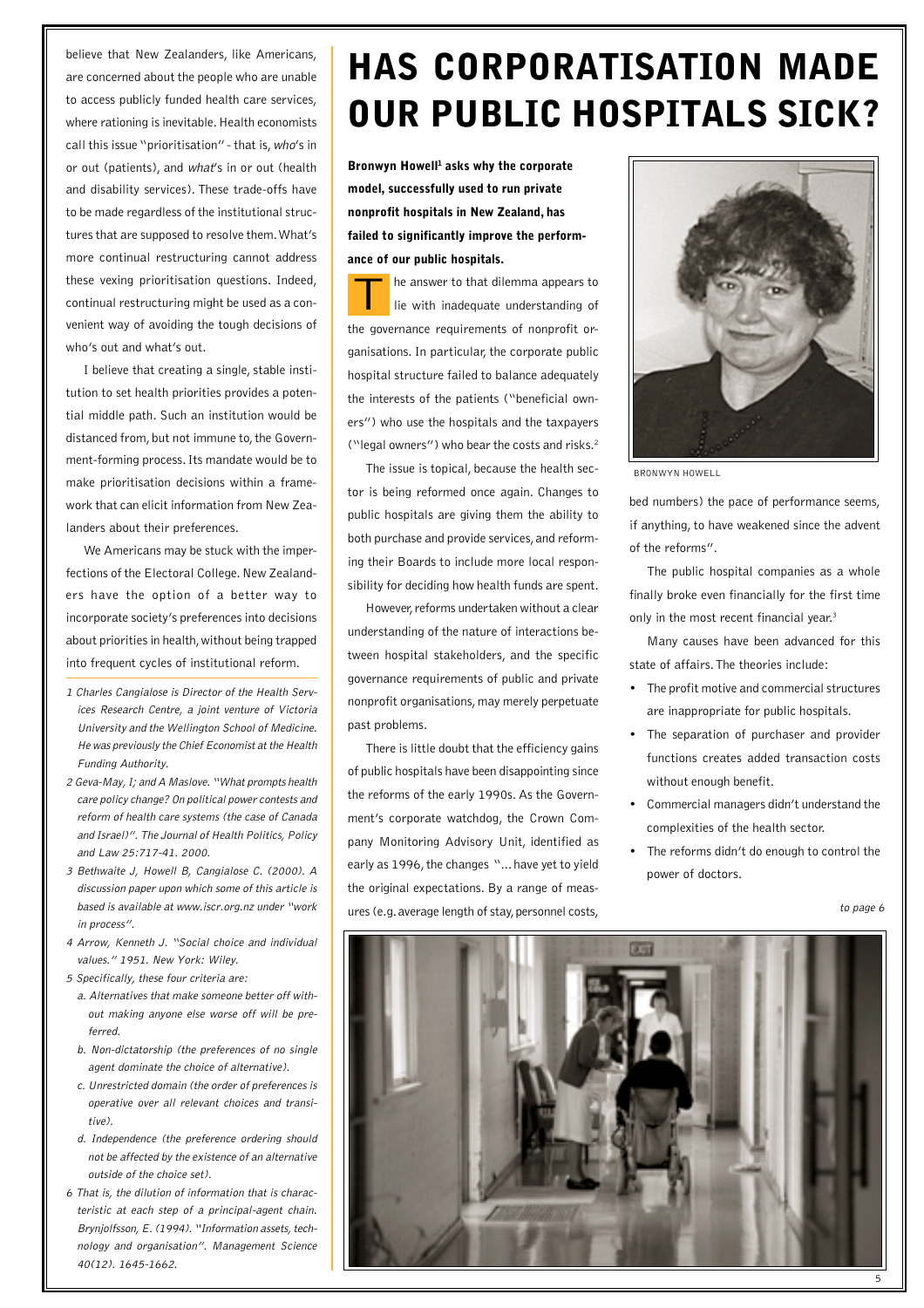#### from page 5

Each of these explanations may have some validity, but they nonetheless do not explain why the same corporate model has been successful in non-government nonprofit hospitals in New Zealand and overseas, but failed when applied in our public hospitals.

Let it first be said that there are sound economic reasons why hospitals might be best run as nonprofit organisations.

In health, consumers benefit when the power of a strong stakeholder (such as doctors) is balanced by strong ownership rights vested in another stakeholder group (such as Trust ownership).

Consumers of health care suffer severe "information asymmetry" because they know so much less than doctors. Even conscious patients with normal faculties are in a poor position to determine what kind of service they need, how much they need, and to bargain over how much to pay for it. Patients can be severely disadvantaged if the strong stakeholder can exploit the information asymmetry for pecuniary gain.

Patients thus have strong incentives to own the hospital. Yet patients as a group are too diverse, and their benefit too uncertain, for them truly to control the process of owning a hospital.

This is where the concept of the nonprofit organisation comes in. It creates "virtual owners", where managers of the firm hold it in trust for their beneficiary customers.

The nonprofit firm enables the beneficiaryowner to balance the power of a strong stakeholder who could otherwise act opportunistically. As has been said, "the nonprofit firm abandons any benefits of full ownership in favour of stricter fiduciary constraints on managers"<sup>4</sup>. These "fiduciary constraints" simply describe the relationship between beneficiary and trustee, where the latter works in good faith for the benefit of the former.

In New Zealand, two forms of nonprofit hospitals have developed:

- About 95 percent of hospital services are provided in the state-owned public hospitals.
- Most of the remaining five percent are private, nonprofit enterprises owned by churches, charities, trusts or mutual organisations.



**IN SOME CASES DOCTORS - THE VERY STAKEHOLDERS WHOSE POWER THE NONPROFIT STRUCTURE IS DESIGNED TO BALANCE - ARE PERCEIVED TO HAVE INCREASED THEIR ALREADY ADVANTAGEOUS POSITIONS.** 99<br>atised publ  $\frac{66}{P}$ 

It is noteworthy that corporatised public hospitals in New Zealand do not mirror the fiduciary relationships of the private nonprofit hospitals. It is not surprising that patients feel their interests have not been protected.

In the private model, trustees manage the hospital within strictly defined fiduciary duties. These preserve the rights of patients and minimise the scope for exploitation by any individual. The trustees are accountable via published statements and a generally public election process. Some such organisations have formal memberships who can exercise oversight more directly.

New Zealand public hospital accountabilities are less clear. The hospital board is appointed by and is solely accountable to the shareholding Minister as agent of the taxpayer "legal owners". However, the politicians' accountability for

hospital performance is diluted amongst all other political ownerships. Furthermore, the appointed board and non-clinical management structure does not enable direct representation from patients or their advocates as "beneficial owners" of the hospitals, as is possible in the private nonprofit model.

Private nonprofit hospitals typically also have two additional stakeholder classes that are not present in the public sector in New Zealand: paying customers and donors. They exert additional performance discipline on the board and management. If fees are too high or service poor, patients can take their money to another private nonprofit hospital. Donors can equally withdraw their support if they do not like the way their support is being applied. These constraints bind the managers and trustees in pursuit of beneficiaries' interests.

New Zealand's public hospitals have had no such constraints. The "customer" is the Health Funding Authority - another nonprofit, publicly owned body with no direct monitoring or enforcement by the pivotal stakeholder, the patient-beneficiary.

Another difference is that, generally speaking, the private nonprofit hospitals are masters of their own destiny. They can raise their own capital without having to plead with a Parliament which may decide to build a school or police station instead. They can move freely into and out of particular markets, choosing the quantity and quality of care that they will deliver. This decision will be based upon a combination of the desires of the beneficial owners and customers (patients) and those of the legal owner, rather than the dictates of a third-party purchaser.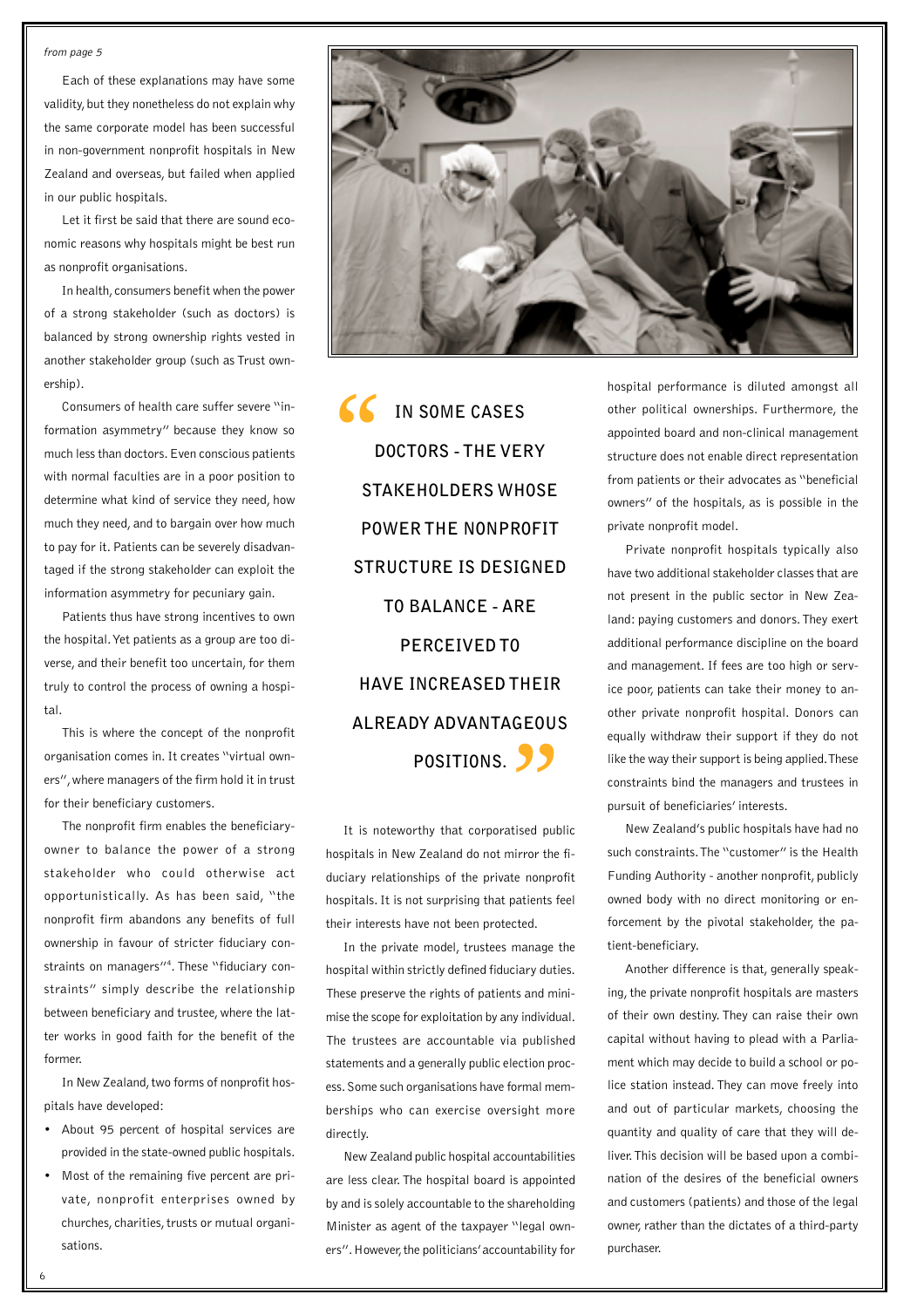Another crucial difference is that the private nonprofit hospitals are separate trading organisations. They survive only if they meet their financial and social objectives. They can and do go broke, and then they cease to exist.

This financial imperative helps align the interests of all stakeholders, no matter how diverse their interests may otherwise be. Trustees, staff, donors and patient-beneficiaries all have an interest in ensuring financial viability because they all lose if it is not achieved.

No such discipline exists in New Zealand's public hospitals. A soft budget constraint applies, at least in part because of the perception that taxpayers have deep pockets and that Governments lose their resolve in the face of potential political embarassment. (If you doubt that, consider how many poorly performing New Zealand hospitals were allowed to close their doors and call in the receivers over the last 10 years.)

All of this highlights a wide gap in the discipline of public hospital management, with three significant impacts.

First, the two ownership issues - beneficial and legal - tend to be resolved in isolation, without the checks and balances of the other. Issues become a two-player game - management versus staff, for example - with the interests of the beneficiaries at best secondary.

Second, the cost of hospital ownership has risen. In part this is a result of the purchaserprovider split. Information critical to decisions and monitoring, which a private nonprofit organisation would produce in order to meet its fiduciary responsibilities, are instead produced separately by the providers and purchasers. This is more expensive and also compromises the quality of the information.

Third, doctors have moved to fill the void where patient-beneficiary representation used to be. They are the patient-advocates closest to management and the Board, but act with neither the discipline of a defined accountability process nor the constraints of fiduciary duties. It is not surprising that in some cases doctors the very stakeholders whose power the nonprofit structure is designed to balance - are perceived to have increased their already-advantaged positions.

This diagnosis does not suggest the need for radical reconstruction. The lack of performance

so far is not a structural failing of the model, and does not justify replicating the ways of the past. Properly applied, the corporate model can achieve operational efficiency gains, public accountability and patient satisfaction in our public hospitals just as it does in private ones.

**THE NONPROFIT MODEL CAN BE SUCCESSFUL IN HOSPITALS. IN NEW ZEALAND'S PUBLIC HOSPITALS, TO DATE, IT HAS NOT BEEN PROPERLY APPLIED. 99**<br>de more<br>ot just to SS<br>
MODEL

The key is that boards must be made more accountable to patient-beneficiaries, not just to the legal owner. Two pointers:

• Some form of locally elected membership on boards is desirable - but the elected members must not be tokens. As in the private sector and the State-Owned Enterprises, hospital boards must have the freedom to make decisions and be held accountable for their mistakes directly by the constituents affected, otherwise the patient-beneficiaries have no power.

• Patient power can also be improved by letting them voice their preferences by exiting and taking their government funding elsewhere. Without this, the link between financial viability and health purchasing and provision activities is lost.

The nonprofit model can be successful in hospitals. In New Zealand's public hospitals, to date it has not been properly applied.

The proposed DHB structures currently being implemented go some way towards addressing the requirements of local public accountability. However, the proposed structures still fail to give patients the ability to apply financial disciplines on publicly appointed boards by any mechanism other than through the political process.

- 1 The author is a PhD student in the School of Economics and Finance at Victoria University of Wellington, and Principal Researcher at the New Zealand Institute for the Study of Competition and Regulation.
- 2 A fuller version of this article is available on the ISCR website at www.iscr.org.nz
- 3 Department of Statistics, Public Health Financial Statistics June 2000 quarter.
- 4 Hansmann, H. 1996. "The Ownership of Enterprise." Cambridge, Mass: Harvard University Press.

# Business ethics – an oxymoron?

A Victoria Graduate School qualification will make you think harder, push you further and give you a recognised edge that will take your career to the top. If you're serious about your ambitions, click www.victoria.ac.nz/ gradschool or call 0800 800 622

Executive short courses, certificates, Postgraduate Diplomas, and Masters Degrees for individuals or organisations in business and government.

*All programmes are easily accessible at Victoria's downtown campus in the heart of the CBD.*

### **GRADUATE SCHOOL**

10. SUSTSTS & GOVTRNMENT

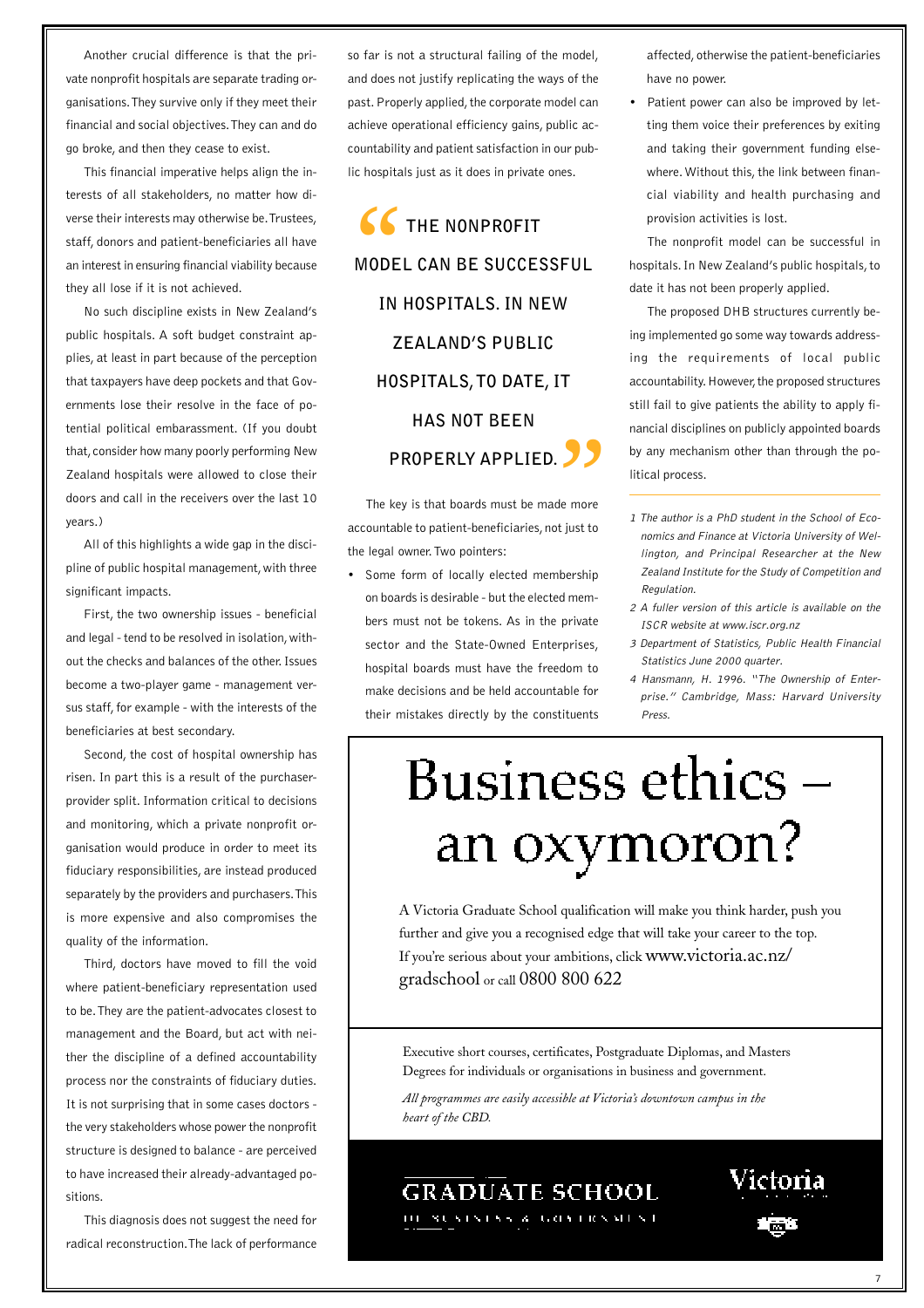## **UNIQUE NEW ZEALAND** NEEDS UNIQUE COMPETITION LAWS

**New Zealand's small size may be a significant and inherent "barrier to entry" with implications for the way we regulate firms, writes Prof Lewis Evans, Executive Director of ISCR.1**

t is generally accepted that countries' characteristics vary substantially, and that these differences should be taken into account when designing regulations and competition law thresholds.  $\overline{I}$ 

Particularly important are inherent characteristics - such as population and geographic isolation - that are not influenced by competition law and regulation.

A study of a number of databases<sup>2</sup> comparing New Zealand's market structure and firm performance with the rest of the world (and especially with Australia, Sweden, the UK and the USA) showed that in New Zealand:

- markets have very few firms of reasonable size and therefore are relatively concentrated
- firms are tiny on a world scale
- firms are less profitable than in the four countries mentioned above, but profitability is on a par with companies worldwide
- firms use relatively more capital per unit of revenue across most industries
- firms have a relatively high operating profit per unit of revenue, especially compared with the four countries above
- firms have relatively high total costs per unit of revenue
- small firms have even higher costs per unit of revenue than large firms.

The figures tell a coherent story of a country for whom the size of its economy is a significant barrier to entry.

The data suggest that New Zealand industries lack economies of scale, especially compared with Australia, Sweden, the UK and the USA.

New Zealand firms need higher operating profit per unit of revenue in order to cover the cost of the capital, since sales are low relative to capital. This capital intensity may be surprising, but is plausibly explained by the fact that most industries require some base level of capital and the New Zealand economy is simply not big enough - in the absence of exports - to gar-

| <b>Selected Characteristics</b> | UK              | <b>USA</b> | Sweden  | Australia       | <b>NZ</b>        |
|---------------------------------|-----------------|------------|---------|-----------------|------------------|
| Population                      | 58 <sub>m</sub> | 263m       | 8.8m    | 18 <sub>m</sub> | 3.8 <sub>m</sub> |
| Land Area (sq km)               | 243,000         | 9.6M       | 450,000 | 7.7M            | 271,000          |
| GDP(USD PPP)                    | 1324            | 9190       | 203     | 463             | 69.2             |
| GDP/Head                        | 22.8            | 34.9       | 32.1    | 25.7            | 18.2             |
| Firms: S&P database (1998)      | 1396            | 2561       | 188     | 331             | 60               |
| Firms: ANZ database             |                 |            |         |                 | 400              |
|                                 |                 |            |         |                 |                  |



ner scale economies of any sort.

The small size of the New Zealand economy is indicated by the fact that there are 47 corporations worldwide with sales greater than New Zealand's GDP, and one with value added greater than New Zealand's GDP.

Dan Alger and Joanne Leung<sup>3</sup> have shown that, on the basis of population density alone, New Zealand's telecommunications costs per household would be higher than in the USA, UK and Australia, but less than in Sweden. Population density makes a big difference to costs for example, if it were the only difference, the UK's telecommunications costs would be about 30% lower than New Zealand.

These results are characteristic of network industries, and imply that New Zealand's utili-



ties sector will typically have firms with high capital relative to their output, high operating margins per unit of revenue (to produce a return high enough to meet high capital costs) and diseconomies of scale even if the optimal industry structure is in place. Indeed, this seems to be true for most, if not all, New Zealand industry sectors.

The effect of capital intensity on value added by firms and industry is amplified by New Zealand's relatively high cost of capital.

"Diseconomies of scale" apply where industry costs are high because the level of output is low. Diseconomies may arise because the capital required to service customers is large enough to service more customers. This is consistent with the New Zealand data. It may be that the

### **PROFESSOR VICTOR GOLDBERG Columbia Law School**

will present a public lecture in Wellington at 5.30pm on Tuesday 30 January, Old Government Buildings, Lecture Theatre 2.

**"Economic Reasoning and the Framing of Contract Law"**

As places are strictly limited, please register your interest with Maureen Revell, telephone **04 463 5562** or email **iscr@vuw.ac.nz**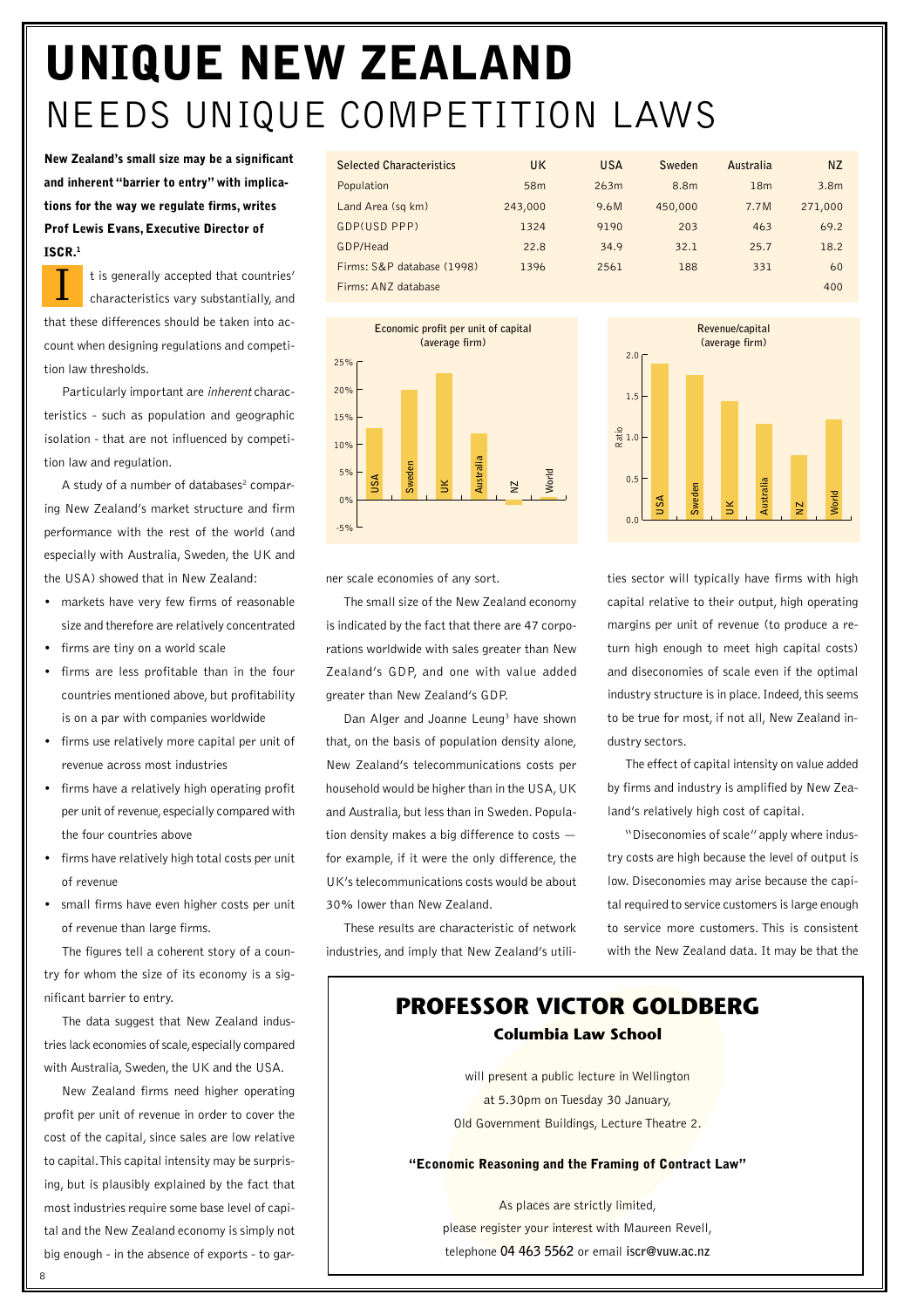New Zealand market is so small that competing firms are either over-capitalised or have installed processes that are less efficient than they would be if servicing a larger market.

These findings must be viewed as tentative, but they have implications for effective regulation and competition law in New Zealand. To force firms in New Zealand to be small by New Zealand standards - say, by having low thresholds for mergers - is likely to raise costs for New Zealand consumers or make it difficult for New Zealand firms to compete with imports.

Furthermore, New Zealand industries will have to perform exceedingly well to meet the benchmarks set in other countries, especially the four countries singled out.

It may also be that joint-venture arrangements that capture economies of scale at one level of the industry while permitting members to compete at other levels are particularly advantageous for New Zealand. (An example is the Databank system, covered elsewhere in this issue.)

The e-commerce revolution may act to New Zealand's advantage if it results in a reduction in optimal size of firms, and if scale economies lie in communication networks.

These are simply suggestions at this stage, but it is important to better understand New Zealand's relatively unique structure and position in the world, in order to aid the design of competition, regulatory, economic and social policies.

- 1 This article is based on a presentation by Prof Evans and Terence Arnold QC at the recent ISCR Conference, "The Commerce Act at the Turn of the Century". An ISCR research paper on this subject from Prof Evans and David Boles de Boer is forthcoming (2001).
- 2 Particularly, but not exclusively, Standard & Poor's Compustat and the ANZ database of 400 New Zealand firms.
- 3 Alger, Dan; and Joanne Leung (1999). "The relative costs of local telephony across five countries". Available at www.iscr.org.nz under "research".



e-leadership from page 1

This, in turn, encourages a very competitive Internet Service Provider industry. New Zealand is a leader here as well, with more Internet users per head than Australia, lower prices than Australia over all ranges of access time<sup>3</sup>, and lower prices than the United States over some ranges and types of services (such as lower-end ADSL and cable modems). This has also encouraged the development of content-based providers in New Zealand (the Dunedin digital-imaging cluster, for example, and internationally recognised website design firms such as Web Media).

The statistics show that New Zealand is not just poised to take advantage of electronic commerce; it is already among the elite in the field. Underpinning this is world-leading infrastructure, supported by ready acceptance by users.

The foundation has been laid. The question is whether New Zealanders can take the next step and utilise these advantages for real commercial gain.

- 1 Boles de Boer, David; Lewis Evans and Bronwyn Howell. "The State of e-New Zealand." Prepared as background material for the Ministry of Economic Development's recent e-Commerce Summit, and available on the NZISCR website at www.iscr.org.nz under "research".
- 2 Local Access Pricing and E-Commerce at www.oecd.org
- 3 Boles de Boer, David; Christina Enright and Lewis Evans. "The Performance of Internet Service Provider Markets of Australia and New Zealand." Available on the NZISCR website at www.iscr.org.nz under "research".



NEW ZEALAND INSTITUTE FOR THE STUDY<br>OF COMPETITION AND REGULATION INC

**A two-day programme to be held in Wellington and Auckland**

A grasp of the basic economics of industrial organisation is essential to understanding the workings of competition law.

This programme covers a wide range of economic issues that relate to the every-day workings of the Commerce Act.

It is for those who are experienced and not-soexperienced in the anti-trust field.

PROGRAMME LEADER

**Professor Victor Goldberg** Columbia Law School, New York

#### **WITH**

*Professor Lewis Evans* NZ Institute for the Study of Competition and Regulation

**Professor Neil Quigley** Victoria University of Wellington

**Dr Michael Pickford** NZ Commerce Commission

> For a programme brochure and registration contact:

**NZ Institute for the Study of Competition and Regulation** Telephone: **04 463 5562** E-mail: **iscr@vuw.ac.nz**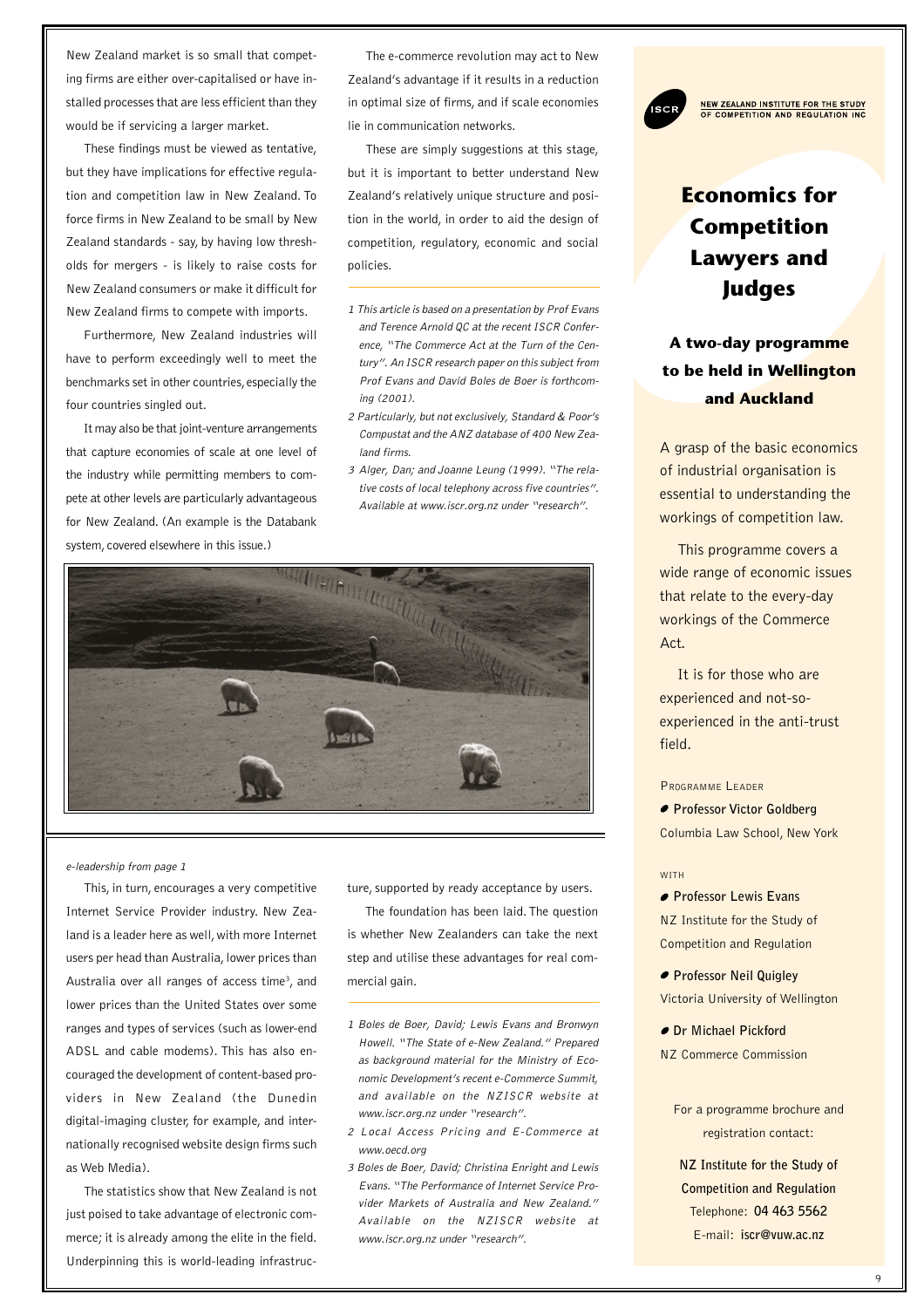## **THE STATE OF OUR** STATE-OWNED ENTERPRISES

**It is difficult to make simple generalisations about the performance of State-Owned Enterprises, a recent ISCR study1 has found.**

 **"The SOE model created probably the best environment in the last century for state-owned businesses to operate efficiently," says co-author Prof Lewis Evans, executive director of ISCR, "yet the most striking thing about our study is the wide range of performance by the SOEs. The companies had different starting points, and they were affected differently by changes to markets and regulatory conditions during the period we studied," he says.**

he five SOEs studied were Airways Corporation of New Zealand Ltd, Landcorp Farming Ltd, Television New Zealand Ltd, Vehicle Testing New Zealand Ltd and New Zealand Post Ltd. T

Key points from the study are:

- One of the SOEs produced steady productivity gains that are very good by any standard. Another showed good productivity gains through most of the period, but its productivity fell with a change in market conditions towards the end of the period. Two of the SOEs did not produce good productivity growth.
- There is some evidence that the threat of competition induced productivity gains, but this was not universal. The transition to a competitive market led to costs that reduced measured productivity.

#### **Television New Zealand Ltd**

Television New Zealand is the only SOE in the study that was in a competitive environment for all of its business over the whole period. It showed steady, but not spectacular, gains in productivity.

#### **Airways Corporation of New Zealand Ltd**

Airways Corporation showed strong productiv-

ity gains through the whole period. It faced the least competition of the SOEs in the study. Its productivity gains were shared between shareholding taxpayers and Airways' customers: profitability improved, and real prices fell through a policy of price restraint.

#### **New Zealand Post Ltd**

For most of the period, New Zealand Post Ltd had fairly strong gains in productivity, but it flattened off in 1996. This performance may have been affected by investments in improved customer service that were not reflected in New Zealand Post's measured output for the productivity calculation.

#### **Vehicle Testing New Zealand Ltd**

Vehicle Testing New Zealand lost productivity throughout the 1995 to 1998 period, although it remained profitable by increasing its revenue. It was the only SOE in the study to raise its prices. Presumably, more stringent regulatory



#### **Television New Zealand**



 $-20%$ 0% <sup>1989</sup> 1990 1991 1992 1993 1994 1995 1996 1997 1998 20% 40% 60% 80% Average SOE's TVNZ  $= VTMZ$ NZ Post Airways Landcorp

**Cumulative Productivity Growth**

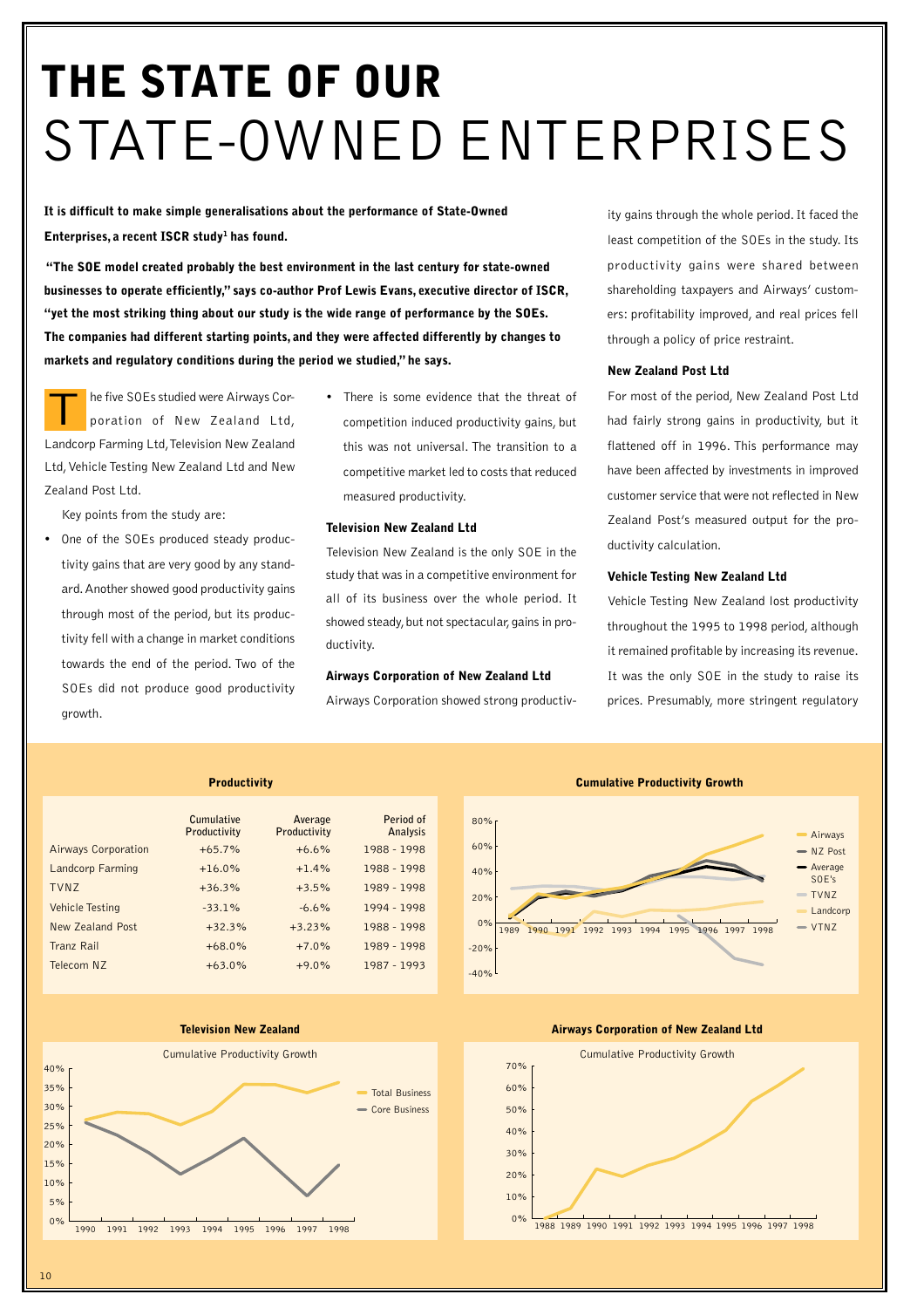requirements enforced during the period also affected its performance. The company has since been sold.

#### **Landcorp Farming Ltd**

Landcorp Farming Ltd diversified into meat processing, but ceased this activity by the end of the study. This change created record-keeping problems, making it impossible to assess the productivity of the business overall, and difficult to reliably assess productivity for the farming operation as opposed to the off-farm activities. The performance of the farming operation performance appeared to be quite flat.

All SOEs in the study attempted some form of diversification over the period. Those at the cutting edge of changing information technology, such as New Zealand Post Ltd and Airways Corporation, have systematically sought to maintain or advance their business in this way. Two SOEs (Landcorp Farming and Vehicle Testing NZ) were not successful at diversification, but developments inTVNZ's subsidiary Broadcast Communications Ltd were impressive over the period and materially contributed to TVNZ's solid performance.

The study contrasted this group of SOEs with Telecom and Tranz Rail, two former SOEs that

> -15% -10%

had been sold. None of the five SOEs studied achieved the productivity gains of these two counterparts. Over the period 1989 to 1998, the five SOEs averaged productivity growth of

**NONE OF THE FIVE SOES ACHIEVED THE PRODUCTIVITY GAINS OF TELECOM AND TRANZ RAIL, TWO FORMER SOES THAT HAD BEEN SOLD.**  $.99$  $\frac{66}{s}$ 

3.4% per annum. Tranz Rail's was 7.5% per annum over the same time frame, and Telecom's was 9.5% in the 1987 to 1993 period. (Of all the companies under discussion, Telecom was in the industry with the greatest scope to gain from technology improvements.)

"Because each of the SOEs faced unique challenges and opportunities, only limited crosscompany comparisons can be made," Prof Evans says. In order to draw general conclusions and to make valid comparisons of performance, ISCR sees value in further study of factors such as:

- the different regulatory regimes applying to these SOEs, and the different degrees of change in those regimes
- the market conditions each SOE faces, and their market strategies
- relationships between the managers, Boards and their owners (shareholding Ministers)
- information disclosure
- the different rates at which new technology affects the relevant industries.

ISCR acknowledges very considerable assistance from senior staff at each of the SOEs studied.

1 New Zealand Institute for the Study of Competition and Regulation. "The Economic Performance of Five State-Owned Enterprises 1989 to 1998." March 2000. Report to the New Zealand Treasury. The full report is available at www.iscr.org.nz under "research".



#### **Vehicle Testing New Zealand Ltd**

Cumulative Productivity Growth -10%  $0%$ 10% 1989 1990 1991 1992 1993 1994 1995 1996 1997 1998 Average  $S$ OE's **TranzRail SOE average growth = 3.4% pa Tranz Rail average = 7.5% pa Telecom average = 9.5% 1987 to 1993**